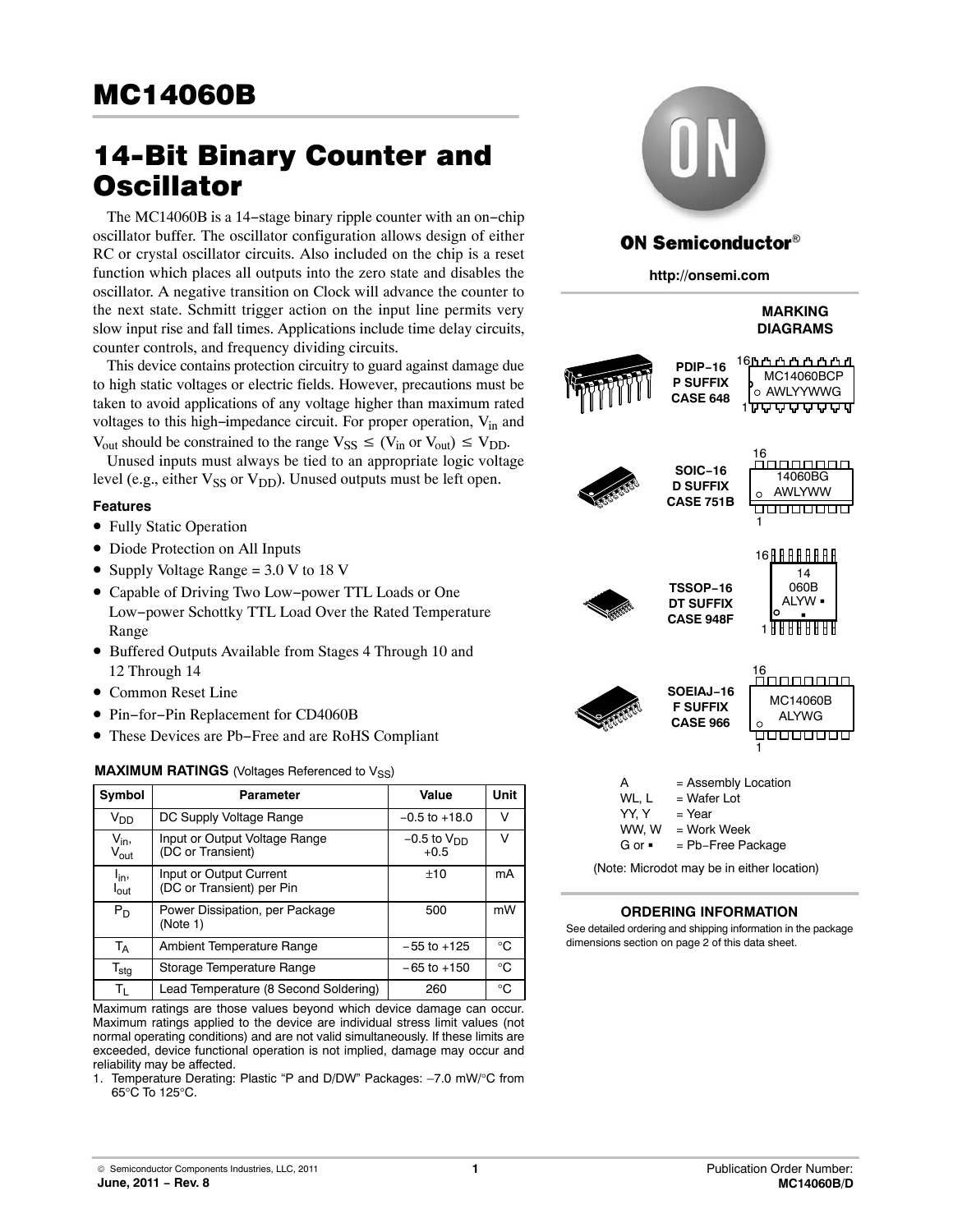<span id="page-1-0"></span>

| Q12 []            | $1 \bullet$    |    | 16 $\Box$ V <sub>DD</sub> |
|-------------------|----------------|----|---------------------------|
| Q13 []            | $\overline{2}$ | 15 | $J$ Q <sub>10</sub>       |
| Q14 [             | 3              | 14 | Q8                        |
| Q6 []             | $\overline{4}$ | 13 | Q9                        |
| Q5 []             | 5              | 12 | <b>RESET</b>              |
| Q7 [              | 6              | 11 | ] CLOCK                   |
| Q4 [              |                | 10 | OUT <sub>1</sub>          |
| V <sub>SS</sub> L | 8              | 9  | OUT <sub>2</sub>          |

**Figure 1. Pin Assignment**

#### **Table 1. Truth Table**

| <b>Clock</b> | Reset | <b>Output State</b>                                       |
|--------------|-------|-----------------------------------------------------------|
|              | н     | No Change<br>Advance to Next State<br>All Outputs are Low |

X = Don't Care



**Figure 2. Logic Diagram**

#### **ORDERING INFORMATION**

| <b>Device</b> | Package                | Shipping <sup>†</sup> |  |
|---------------|------------------------|-----------------------|--|
| MC14060BCPG   | PDIP-16<br>(Pb-Free)   | 500 Units / Rail      |  |
| MC14060BDG    | SOIC-16<br>(Pb-Free)   | 48 Units / Rail       |  |
| MC14060BDR2G  | SOIC-16<br>(Pb-Free)   | 2500 / Tape & Reel    |  |
| MC14060BDTR2G | TSSOP-16*              | 2500 / Tape & Reel    |  |
| MC14060BFELG  | SOEIAJ-16<br>(Pb-Free) | 2000 / Tape & Reel    |  |

†For information on tape and reel specifications, including part orientation and tape sizes, please refer to our Tape and Reel Packaging Specifications Brochure, BRD8011/D.

\*This package is inherently Pb−Free.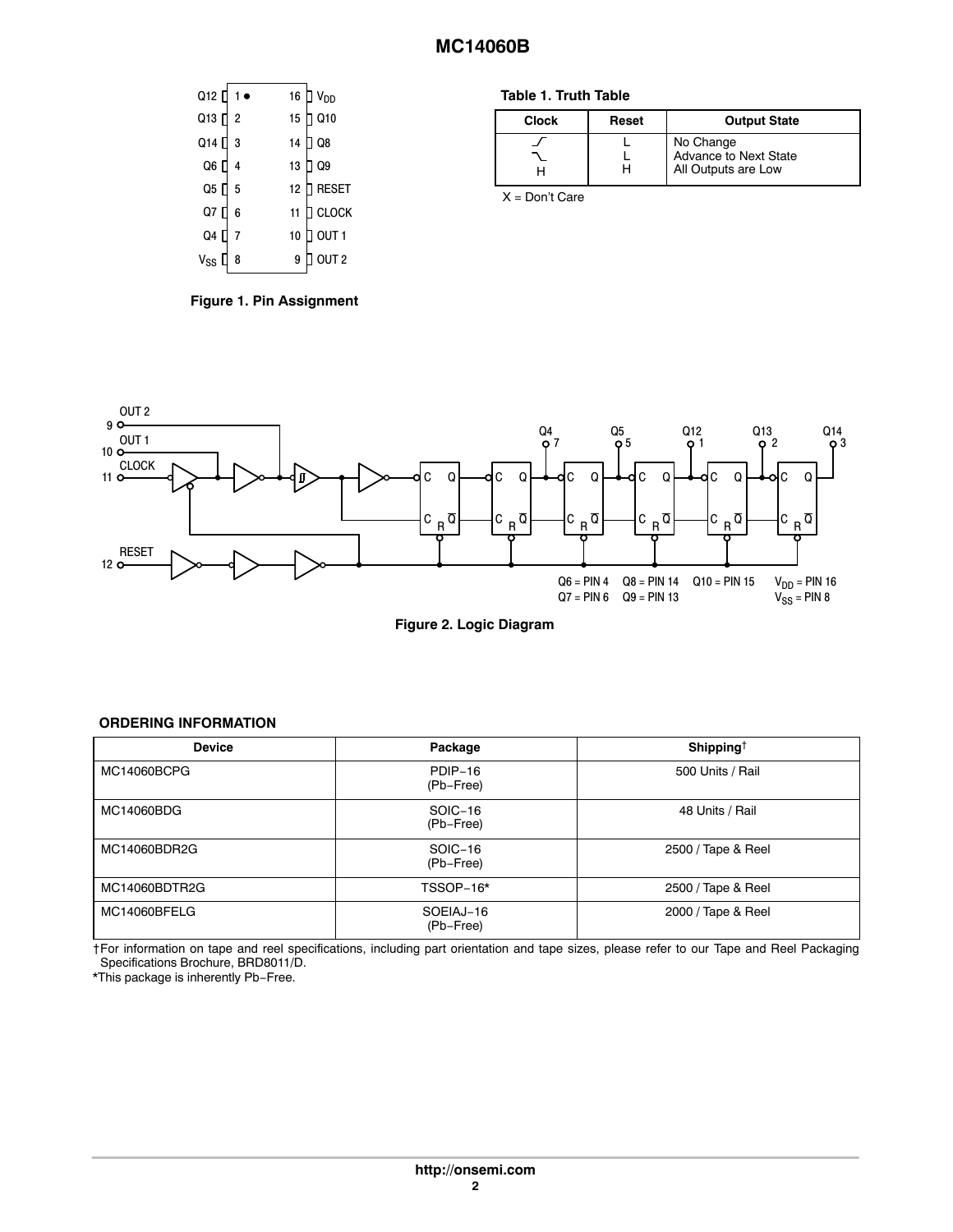|                 |                                                                                                                                                   |                              |                                                  | – 55°C                                  |                                                                  | $25^{\circ}$ C                                                                                                    |                                                                  |                                                      | 125°C                                                                        |         |
|-----------------|---------------------------------------------------------------------------------------------------------------------------------------------------|------------------------------|--------------------------------------------------|-----------------------------------------|------------------------------------------------------------------|-------------------------------------------------------------------------------------------------------------------|------------------------------------------------------------------|------------------------------------------------------|------------------------------------------------------------------------------|---------|
| Symbol          | Characteristic                                                                                                                                    | <b>V<sub>DD</sub></b><br>Vdc | Min                                              | <b>Max</b>                              | Min                                                              | <b>Typ</b><br>(Note 2)                                                                                            | Max                                                              | Min                                                  | Max                                                                          | Unit    |
| $V_{OL}$        | "0" Level<br>Output Voltage<br>$V_{in} = V_{DD}$ or 0                                                                                             | 5.0<br>10<br>15              | $\equiv$<br>$\overline{\phantom{a}}$<br>$\equiv$ | 0.05<br>0.05<br>0.05                    | $\equiv$<br>$\equiv$<br>$\equiv$                                 | $\mathsf{o}$<br>0<br>$\mathbf 0$                                                                                  | 0.05<br>0.05<br>0.05                                             | $\equiv$<br>$\overline{\phantom{0}}$<br>$\equiv$     | 0.05<br>0.05<br>0.05                                                         | $\vee$  |
| $V_{OH}$        | $V_{in} = 0$ or $V_{DD}$<br>"1" Level                                                                                                             | 5.0<br>10<br>15              | 4.95<br>9.95<br>14.95                            | $\equiv$<br>$\equiv$<br>$\equiv$        | 4.95<br>9.95<br>14.95                                            | 5.0<br>10<br>15                                                                                                   | $\overline{\phantom{a}}$<br>$\overline{\phantom{a}}$<br>$\equiv$ | 4.95<br>9.95<br>14.95                                | $\overline{\phantom{m}}$<br>$\overline{\phantom{a}}$<br>$\overline{a}$       | $\vee$  |
| $V_{IL}$        | "0" Level<br>Input Voltage<br>$(VO = 4.5$ or 0.5 V)<br>$(VO = 9.0$ or 1.0 V)<br>$(VO = 13.5$ or 1.5 V)                                            | 5.0<br>10<br>15              | $\equiv$<br>$\equiv$<br>$\equiv$                 | 1.5<br>3.0<br>4.0                       | $\equiv$<br>$\overline{\phantom{a}}$<br>$\equiv$                 | 2.25<br>4.50<br>6.75                                                                                              | 1.5<br>$3.0\,$<br>4.0                                            | $\equiv$<br>$\overline{\phantom{a}}$                 | 1.5<br>3.0<br>4.0                                                            | $\vee$  |
| $V_{\text{IH}}$ | $(VO = 0.5$ or 4.5 V)<br>"1" Level<br>$(VO = 1.0$ or 9.0 V)<br>$(VO = 1.5$ or 13.5 V)                                                             | 5.0<br>10<br>15              | 3.5<br>7.0<br>11.0                               | $\equiv$<br>$\equiv$<br>$\equiv$        | 3.5<br>7.0<br>11.0                                               | 2.75<br>5.50<br>8.25                                                                                              | $\equiv$<br>$\overline{\phantom{a}}$<br>$\equiv$                 | 3.5<br>7.0<br>11.0                                   | $\equiv$<br>$\overline{\phantom{a}}$<br>$\equiv$                             | $\vee$  |
| $V_{IL}$        | "0" Level<br>Input Voltage<br>$(VO = 4.5$ Vdc)<br>(For Input 11<br>$(VO = 9.0$ Vdc)<br>and Output 10)<br>$(VO = 13.5 Vdc)$                        | 5.0<br>10<br>15              | $\equiv$<br>$\overline{\phantom{a}}$<br>$\equiv$ | 1.0<br>2.0<br>2.5                       | $\overline{\phantom{a}}$<br>$\overline{\phantom{m}}$<br>$\equiv$ | 2.25<br>4.50<br>6.75                                                                                              | 1.0<br>2.0<br>2.5                                                | $\overline{\phantom{0}}$<br>$\overline{\phantom{a}}$ | 1.0<br>2.0<br>2.5                                                            | Vdc     |
| V <sub>IH</sub> | "1" Level<br>$(VO = 0.5 Vdc)$<br>$(VO = 1.0$ Vdc)<br>$(VO = 1.5$ Vdc)                                                                             | 5.0<br>10<br>15              | 4.0<br>8.0<br>12.5                               | $\equiv$<br>$\equiv$<br>$\equiv$        | 4.0<br>8.0<br>12.5                                               | 2.75<br>5.50<br>8.25                                                                                              | $\overline{\phantom{a}}$<br>$\overline{\phantom{a}}$<br>$\equiv$ | 4.0<br>8.0<br>12.5                                   | $\equiv$<br>$\overline{\phantom{a}}$<br>$\equiv$                             | Vdc     |
| $I_{OH}$        | Output Drive Current<br>$(V_{OH} = 2.5 V)$<br>(Except Source<br>$(V_{OH} = 4.6 V)$<br>Pins 9 and 10)<br>$(V_{OH} = 9.5 V)$<br>$(V_{OH} = 13.5 V)$ | $5.0\,$<br>5.0<br>10<br>15   | $-3.0$<br>$-0.64$<br>$-1.6$<br>$-4.2$            | $\equiv$<br>$\equiv$<br>$-$<br>$\equiv$ | $-2.4$<br>$-0.51$<br>$-1.3$<br>$-3.4$                            | $-4.2$<br>$-0.88$<br>$-2.25$<br>$-8.8$                                                                            | $\equiv$<br>$\overline{\phantom{0}}$<br>$\equiv$<br>$\equiv$     | $-1.7$<br>$-0.36$<br>$-0.9$<br>$-2.4$                | $\overline{\phantom{a}}$<br>$\equiv$<br>$\overline{\phantom{a}}$<br>$\equiv$ | mA      |
| $I_{OL}$        | Sink<br>$(V_{OL} = 0.4 V)$<br>$(V_{OL} = 0.5 V)$<br>$(V_{OL} = 1.5 V)$                                                                            | 5.0<br>10<br>15              | 0.64<br>1.6<br>4.2                               | $\equiv$<br>$\equiv$<br>L,              | 0.51<br>1.3<br>3.4                                               | 0.88<br>2.25<br>8.8                                                                                               | $\overline{\phantom{a}}$<br>$\equiv$<br>$\equiv$                 | 0.36<br>$0.9\,$<br>2.4                               | $\equiv$<br>$\equiv$<br>$\equiv$                                             | mA      |
| $I_{in}$        | Input Current                                                                                                                                     | 15                           | $\overline{\phantom{0}}$                         | ± 0.1                                   | $\overline{\phantom{a}}$                                         | ±0.00001                                                                                                          | ± 0.1                                                            | $\equiv$                                             | $\pm$ 1.0                                                                    | $\mu$ A |
| $C_{in}$        | Input Capacitance $(V_{in} = 0)$                                                                                                                  | $\equiv$                     | $\equiv$                                         | $\equiv$                                | $\equiv$                                                         | 5.0                                                                                                               | 7.5                                                              | $\equiv$                                             | $\omega$                                                                     | pF      |
| $I_{DD}$        | Quiescent Current<br>(Per Package)                                                                                                                | 5.0<br>10<br>15              | $\equiv$<br>$\overline{\phantom{0}}$<br>$\equiv$ | 5.0<br>10<br>20                         | $\overline{\phantom{a}}$<br>$\overline{\phantom{m}}$<br>$\equiv$ | 0.005<br>0.010<br>0.015                                                                                           | 5.0<br>$10$<br>20                                                | $\equiv$<br>$\overline{\phantom{a}}$<br>$\equiv$     | 150<br>300<br>600                                                            | $\mu$ A |
| $I_T$           | Total Supply Current (Notes 3, 4)<br>(Dynamic plus Quiescent,<br>Per Package)<br>$(C_L = 50$ pF on all outputs,<br>all buffers switching)         | 5.0<br>10<br>15              |                                                  |                                         |                                                                  | $I_T = (0.25 \mu A/kHz) f + I_{DD}$<br>$I_T = (0.54 \mu A/kHz) f + I_{DD}$<br>$I_T = (0.85 \mu A/kHz) f + I_{DD}$ |                                                                  |                                                      |                                                                              | $\mu$ A |

2. Data labelled "Typ" is not to be used for design purposes but is intended as an indication of the IC's potential performance.<br>C. The formulas since are for the turised abancteristics antual OFCC.

îÎ le tennile an ise ew terthe turisti elese tennistice ew i etîlîlîl ina de an cele an an Alexandra Alexandra de an alexandra a cele al f150f 1 ÎÎÎ 3. The formulas given are for the typical characteristics only at 25°C.

4. To calculate total supply current at loads other than 50 pF: I<sub>T</sub>(C<sub>L</sub>) = I<sub>T</sub>(50 pF) + (C<sub>L</sub> − 50) Vfk

where: I<sub>T</sub> is in µA (per package), C<sub>L</sub> in pF, V = (V<sub>DD</sub> – V<sub>SS</sub>) in volts, f in kHz is input frequency, and k = 0.002.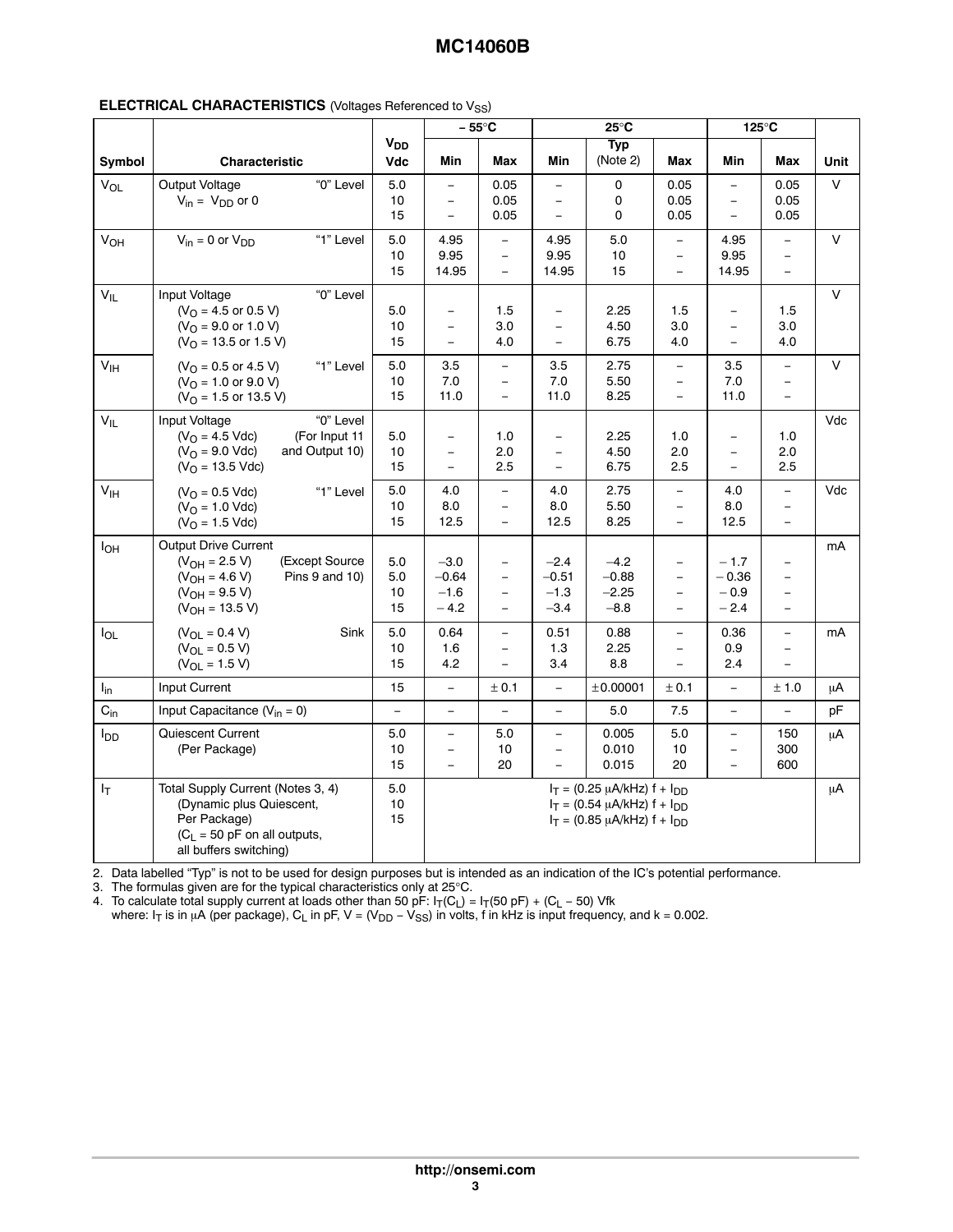| Symbol                               | Characteristic                               | $V_{DD}$<br>Vdc       | Min                                                                              | <b>Typ</b><br>(Note 5) | Max                                                                              | Unit       |
|--------------------------------------|----------------------------------------------|-----------------------|----------------------------------------------------------------------------------|------------------------|----------------------------------------------------------------------------------|------------|
| $t_{\sf T LH}$                       | Output Rise Time (Counter Outputs)           | $5.0\,$<br>10<br>15   | $\overline{\phantom{m}}$<br>$\overline{\phantom{a}}$<br>$\overline{\phantom{a}}$ | 40<br>25<br>20         | 200<br>100<br>80                                                                 | ns         |
| $t_{THL}$                            | Output Fall Time (Counter Outputs)           | $5.0\,$<br>10<br>15   | $\overline{\phantom{m}}$<br>$\equiv$<br>$\overline{\phantom{m}}$                 | 50<br>30<br>20         | 200<br>100<br>80                                                                 | ns         |
| t <sub>PLH</sub><br>t <sub>PHL</sub> | <b>Propagation Delay Time</b><br>Clock to Q4 | $5.0\,$<br>$10$<br>15 | $\overline{\phantom{m}}$<br>$\overline{\phantom{a}}$<br>$\overline{\phantom{a}}$ | 415<br>175<br>125      | 740<br>300<br>200                                                                | ns         |
|                                      | Clock to Q14                                 | 5.0<br>10<br>15       | $\overline{\phantom{a}}$<br>$\overline{\phantom{a}}$<br>$\overline{\phantom{a}}$ | 1.5<br>0.7<br>0.4      | 2.7<br>1.3<br>$1.0$                                                              | $\mu$ s    |
| $t_{wH}$                             | Clock Pulse Width                            | $5.0\,$<br>10<br>15   | 100<br>40<br>30                                                                  | 65<br>30<br>20         | $\overline{\phantom{0}}$<br>$\overline{\phantom{a}}$                             | ns         |
| $f_{\varphi}$                        | <b>Clock Pulse Frequency</b>                 | $5.0\,$<br>10<br>15   | $\overline{\phantom{m}}$<br>$\overline{\phantom{m}}$<br>$\overline{\phantom{a}}$ | 5<br>14<br>17          | $3.5\,$<br>8<br>12                                                               | <b>MHz</b> |
| $t_{TLH}$<br>$t$ THL                 | Clock Rise and Fall Time                     | $5.0\,$<br>$10$<br>15 |                                                                                  | No Limit               |                                                                                  | ns         |
| $t_{w}$                              | Reset Pulse Width                            | 5.0<br>10<br>15       | 120<br>60<br>40                                                                  | 40<br>15<br>10         | $\overline{\phantom{0}}$<br>$\overline{\phantom{0}}$<br>$\overline{\phantom{a}}$ | ns         |
| t <sub>PHL</sub>                     | <b>Propagation Delay Time</b><br>Reset to On | 5.0<br>10<br>15       | $\overline{\phantom{m}}$<br>$\overline{\phantom{m}}$<br>$\overline{\phantom{m}}$ | 170<br>80<br>60        | 350<br>160<br>100                                                                | ns         |

5. Data labelled "Typ" is not to be used for design purposes but is intended as an indication of the IC's potential performance.







### **Figure 2. Switching Time Test Circuit and Waveforms**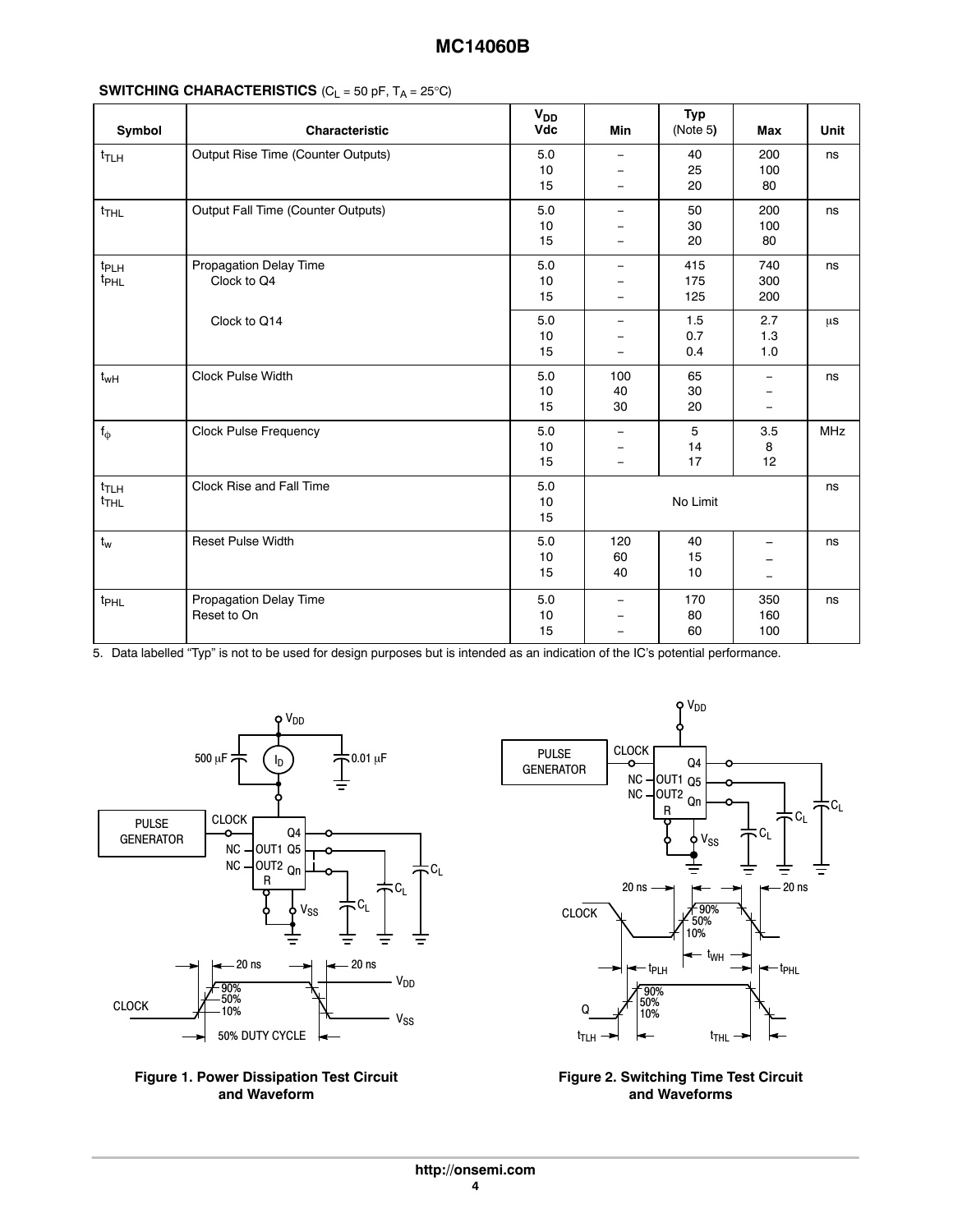

 $f \approx \frac{1}{2.3R_{\text{tc}}C_{\text{tc}}}$ 

if 1 kHz ≤ f ≤ 100 kHz and 2 $\rm R_{tc}$  <  $\rm R_S$  < 10 $\rm R_{tc}$ (f in Hz, R in ohms, C in farads)

The formula may vary for other frequencies. Recommended maximum value for the resistors in 1 M $\Omega$ .



**TYPICAL RC OSCILLATOR CHARACTERISTICS**



100



**Figure 4. RC Oscillator Stability Figure 5. RC Oscillator Frequency as a** Function of R<sub>TC</sub> and C



**Figure 6. Typical Crystal Oscillator Circuit**

|  | Table 2. Typical Data for Crystal Oscillator Circuit |  |  |  |
|--|------------------------------------------------------|--|--|--|
|--|------------------------------------------------------|--|--|--|

| Characteristic                                                                                                                                                                                                                                                                                                                                                                                                                        | 500 kHz<br><b>Circuit</b>            | 32 kHz<br>Circuit                    | Unit                     |
|---------------------------------------------------------------------------------------------------------------------------------------------------------------------------------------------------------------------------------------------------------------------------------------------------------------------------------------------------------------------------------------------------------------------------------------|--------------------------------------|--------------------------------------|--------------------------|
| <b>Crystal Characteristics</b><br><b>Resonant Frequency</b><br>Equivalent Resistance, R <sub>S</sub>                                                                                                                                                                                                                                                                                                                                  | 500<br>1.0                           | 32<br>6.2                            | kHz<br>kΩ                |
| <b>External Resistor/Capacitor Values</b><br>$R_{\rm O}$<br>$C_{\mathsf{T}}$<br>$C_S$                                                                                                                                                                                                                                                                                                                                                 | 47<br>82<br>20                       | 750<br>82<br>20                      | kΩ<br>pF<br>рF           |
| <b>Frequency Stability</b><br>Frequency Changes as a<br>Function of $V_{DD}$ (T <sub>A</sub> = 25°C)<br>V <sub>DD</sub> Change from 5.0 V to 10 V<br>V <sub>DD</sub> Change from 10 V to 15 V<br>Frequency Change as a Function of<br>Temperature ( $V_{DD}$ = 10 V)<br>$T_A$ Change from $-55^{\circ}$ C to<br>+25°C Complete Oscillator (Note 6)<br>$T_A$ Change from + 25 $\degree$ C to<br>+125°C Complete Oscillator<br>(Note 6) | $+6.0$<br>$+2.0$<br>$+100$<br>$-160$ | $+2.0$<br>$+2.0$<br>$+120$<br>$-560$ | ppm<br>ppm<br>ppm<br>ppm |

6. Complete oscillator includes crystal, capacitors, and resistors.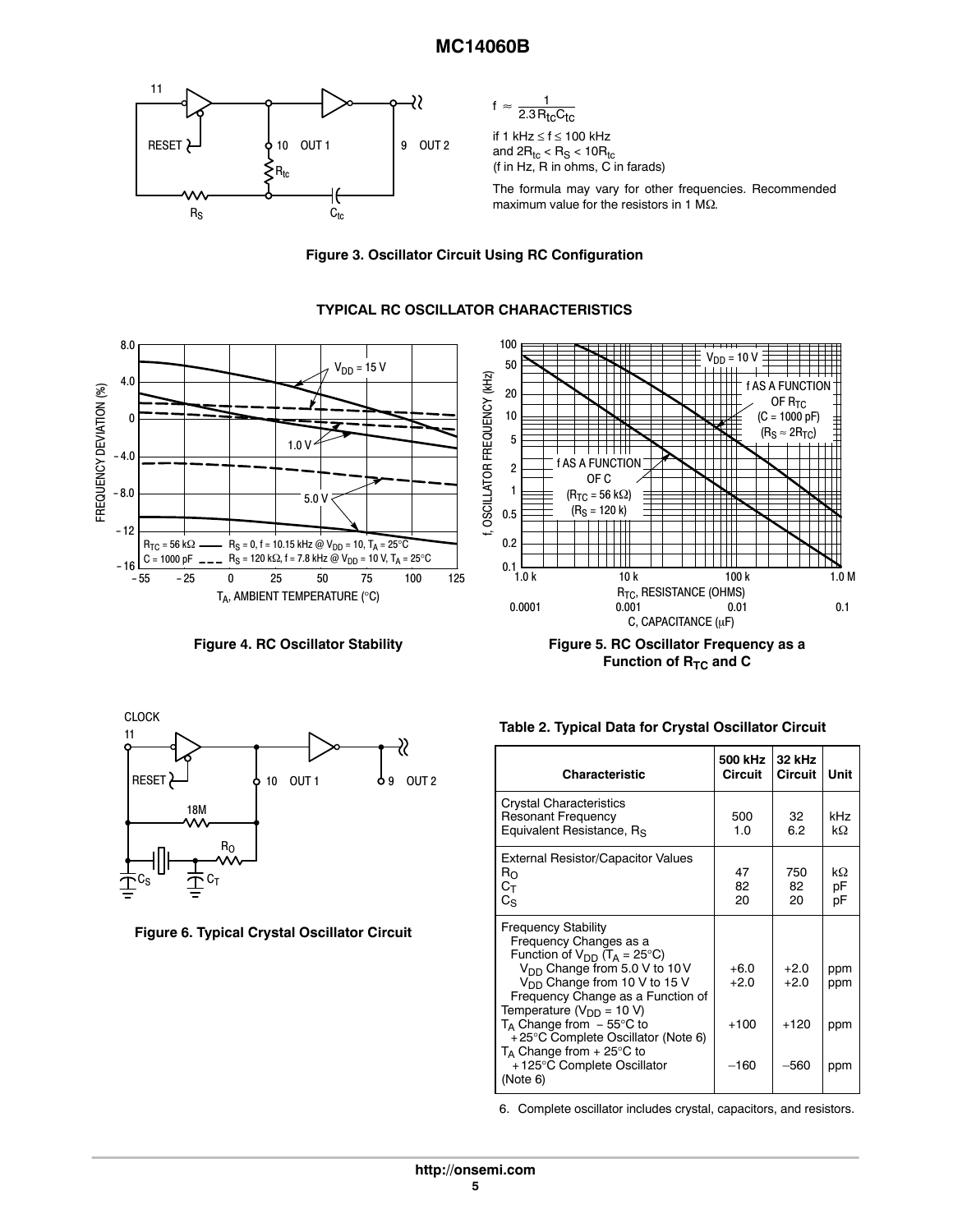## **PACKAGE DIMENSIONS**

**PDIP−16 P SUFFIX** PLASTIC DIP PACKAGE CASE 648−08 ISSUE T



- NOTES:<br>
1. DIMENSIONING AND TOLERANCING PER<br>
2. CONTROLLING DIMENSION: INCH.<br>
2. CONTROLLING DIMENSION<br>
3. DIMENSION L TO CENTER OF LEADS<br>
WHEN FORMED PARALLEL.<br>
4. DIMENSION B DOES NOT INCLUDE<br>
5. ROUNDED CORNERS OPTIONAL
- 
- 
- 
- 

|            |             | <b>INCHES</b> |             | <b>MILLIMETERS</b> |  |
|------------|-------------|---------------|-------------|--------------------|--|
| <b>DIM</b> | MIN         | MAX           | <b>MIN</b>  | MAX                |  |
| А          | 0.740       | 0.770         | 18.80       | 19.55              |  |
| в          | 0.250       | 0.270         | 6.35        | 6.85               |  |
| C          | 0.145       | 0.175         | 3.69        | 4.44               |  |
| D          | 0.015       | 0.021         | 0.39        | 0.53               |  |
| F          | 0.040       | 0.70          | 1.02        | 1.77               |  |
| G          |             | 0.100 BSC     |             | 2.54 BSC           |  |
| н          | 0.050 BSC   |               | 1.27 BSC    |                    |  |
| J          | 0.008       | 0.015         | 0.21        | 0.38               |  |
| ĸ          | 0.110       | 0.130         | 2.80        | 3.30               |  |
|            | 0.295       | 0.305         | 7.50        | 7.74               |  |
| М          | $0^{\circ}$ | $10^{\circ}$  | $0^{\circ}$ | $10^{\circ}$       |  |
| s          | 0.020       | 0.040         | 0.51        | 1.01               |  |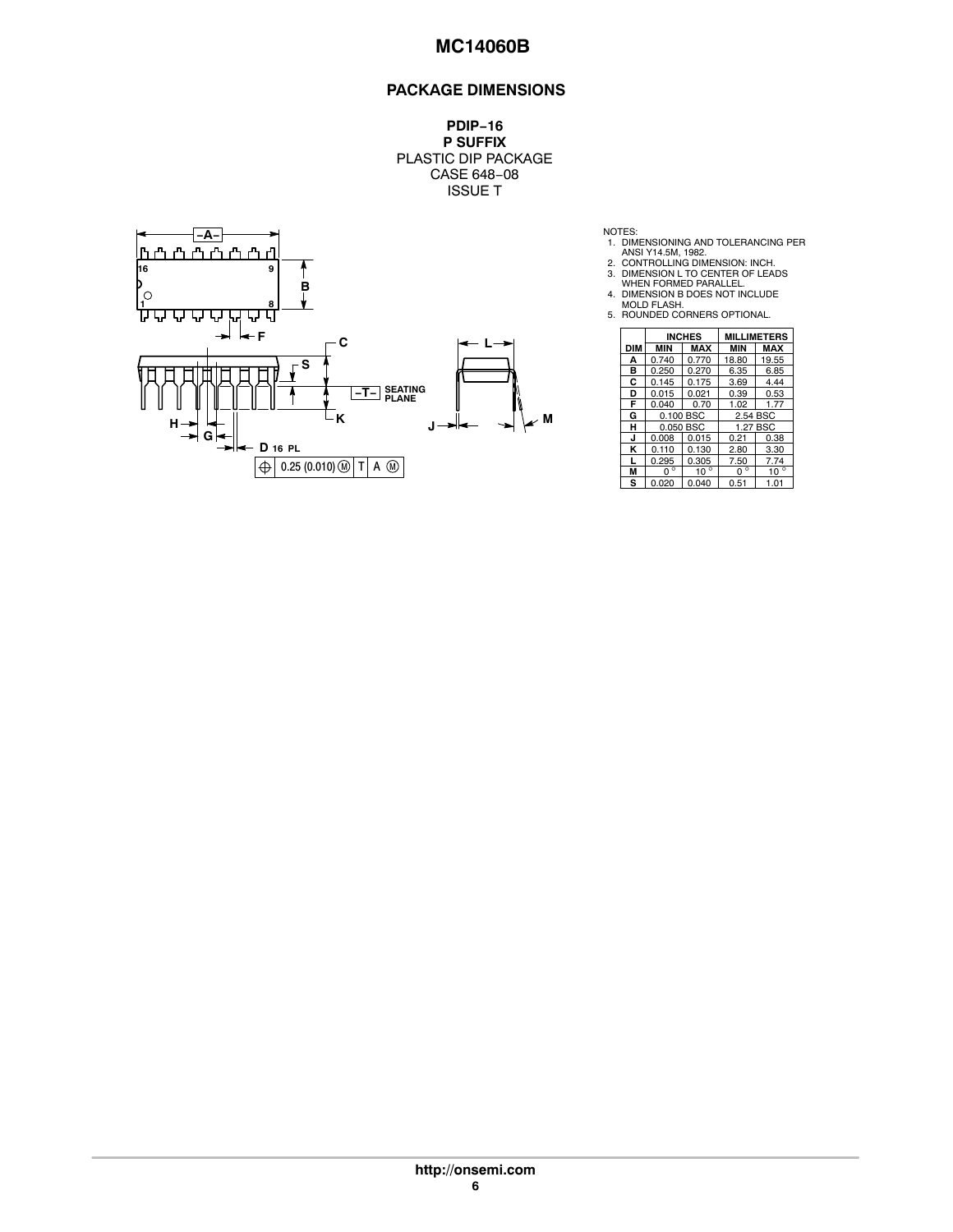## **PACKAGE DIMENSIONS**

**SOIC−16 D SUFFIX** PLASTIC SOIC PACKAGE CASE 751B−05 ISSUE K



- NOTES:<br>1. DIMENSIONING AND TOLERANCING PER ANSI<br>Y14.5M, 1982.<br>2. CONTROLLING DIMENSION: MILLIMETER.<br>3. DIMENSIONS A AND B DO NOT INCLUDE MOLD
- 
- 

| DIMENSION AT MAXIMUM MATERIAL CONI |             |                    |               |           |  |  |  |
|------------------------------------|-------------|--------------------|---------------|-----------|--|--|--|
|                                    |             | <b>MILLIMETERS</b> | <b>INCHES</b> |           |  |  |  |
| DIM                                | MIN         | MAX                | <b>MIN</b>    | MAX       |  |  |  |
| A                                  | 9.80        | 10.00              | 0.386         | 0.393     |  |  |  |
| B                                  | 3.80        | 4.00               | 0.150         | 0.157     |  |  |  |
| C                                  | 1.35        | 1.75               | 0.054         | 0.068     |  |  |  |
| D                                  | 0.35        | 0.49               | 0.014         | 0.019     |  |  |  |
| F                                  | 0.40        | 1.25               | 0.016         | 0.049     |  |  |  |
| G                                  |             | 1.27 BSC           |               | 0.050 BSC |  |  |  |
| J                                  | 0.19        | 0.25               | 0.008         | 0.009     |  |  |  |
| K                                  | 0.10        | 0.25               | 0.004         | 0.009     |  |  |  |
| M                                  | $0^{\circ}$ | $7^\circ$          | $0^{\circ}$   | $7^\circ$ |  |  |  |
| P                                  | 5.80        | 6.20               | 0.229         | 0.244     |  |  |  |
| R                                  | 0.25        | 0.50               | 0.010         | 0.019     |  |  |  |

**SOLDERING FOOTPRINT\***



\*For additional information on our Pb−Free strategy and soldering details, please download the ON Semiconductor Soldering and Mounting Techniques Reference Manual, SOLDERRM/D.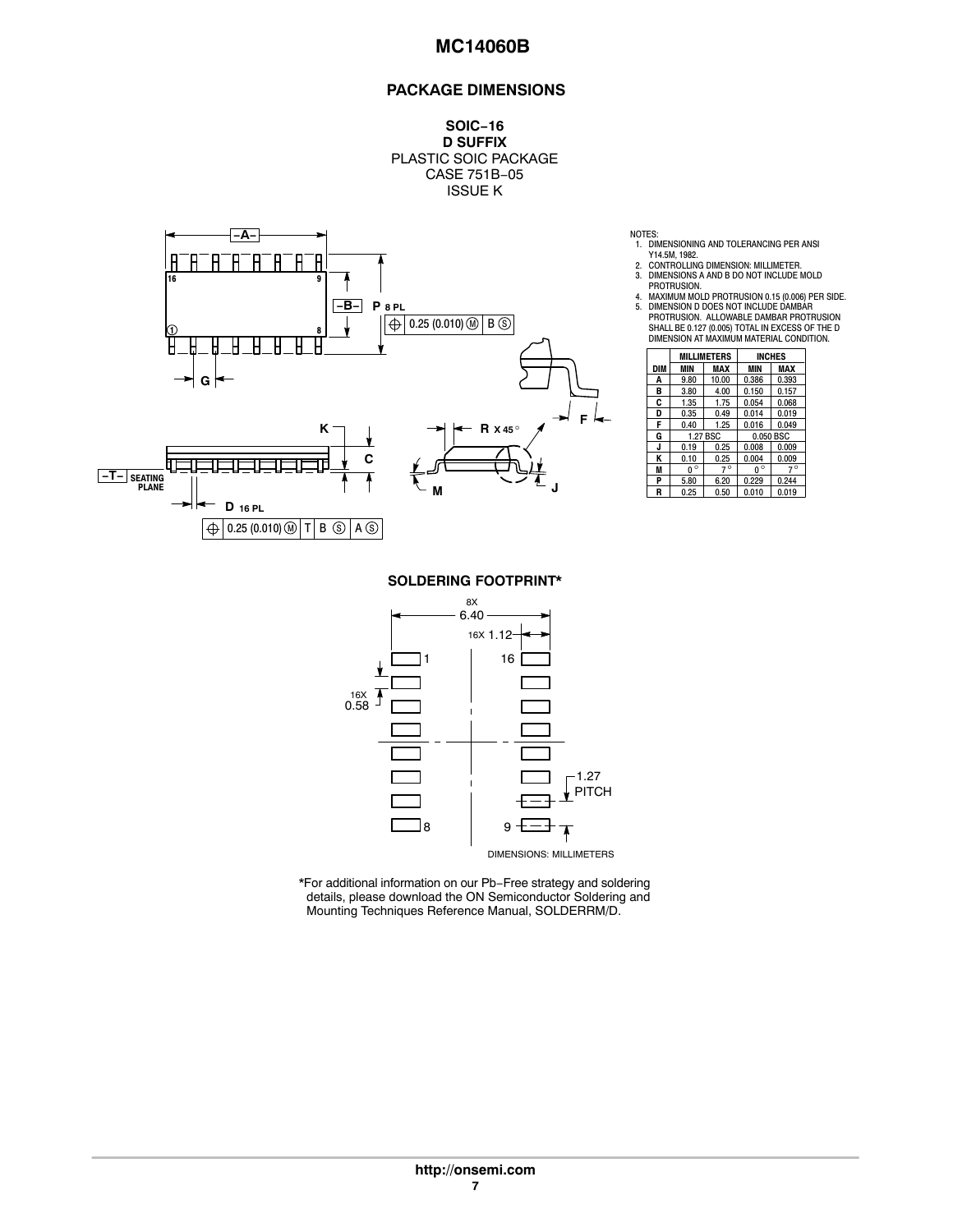#### **PACKAGE DIMENSIONS**

**TSSOP−16 DT SUFFIX** PLASTIC TSSOP PACKAGE CASE 948F−01 ISSUE B



**G**

**SEATING −T− PLANE**

**D**

NOTES:

1. DIMENSIONING AND TOLERANCING PER ANSI Y14.5M, 1982.

<u>raj de 1950 de la constancia de la constancia de la constancia de la constancia de la constancia de la constancia de la constancia de la constancia de la constancia de la constancia de la constancia de la constancia de la</u> 2. CONTROLLING DIMENSION: MILLIMETER. 3. DIMENSION A DOES NOT INCLUDE MOLD FLASH. PROTRUSIONS OR GATE BURRS. MOLD FLASH OR GATE BURRS SHALL NOT

 $\mathsf{L} \cup \mathsf{L} \cup \mathsf{L} \cup \mathsf{L} \cup \mathsf{L} \cup \mathsf{L} \cup \mathsf{L} \cup \mathsf{L} \cup \mathsf{L} \cup \mathsf{L} \cup \mathsf{L} \cup \mathsf{L} \cup \mathsf{L} \cup \mathsf{L} \cup \mathsf{L} \cup \mathsf{L} \cup \mathsf{L} \cup \mathsf{L} \cup \mathsf{L} \cup \mathsf{L} \cup \mathsf{L} \cup \mathsf{L} \cup \mathsf{L} \cup \mathsf{L} \cup \mathsf{L} \cup \mathsf{L} \cup \mathsf{L} \cup \mathsf{$ EXCEED 0.15 (0.006) PER SIDE. 4. DIMENSION B DOES NOT INCLUDE INTERLEAD FLASH OR PROTRUSION. INTERLEAD FLASH OR PROTRUSION SHALL NOT EXCEED 0.25 (0.010) PER SIDE. 5. DIMENSION K DOES NOT INCLUDE DAMBAR PROTRUSION. ALLOWABLE

DAMBAR PROTRUSION SHALL BE 0.08 (0.003) TOTAL IN EXCESS OF THE K DIMENSION AT MAXIMUM MATERIAL CONDITION.

6. TERMINAL NUMBERS ARE SHOWN FOR<br>|REFERENCE ONLY.<br>7. DIMENSION A AND B ARE TO BE<br>|DETERMINED AT DATUM PLANE −W−.

|     |             | <b>MILLIMETERS</b> |             | <b>INCHES</b> |  |
|-----|-------------|--------------------|-------------|---------------|--|
| DIM | MIN         | <b>MAX</b>         | <b>MIN</b>  | <b>MAX</b>    |  |
| А   | 4.90        | 5.10               | 0.193       | 0.200         |  |
| в   | 4.30        | 4.50               | 0.169       | 0.177         |  |
| C   |             | 1.20               |             | 0.047         |  |
| D   | 0.05        | 0.15               | 0.002       | 0.006         |  |
| F   | 0.50        | 0.75               | 0.020       | 0.030         |  |
| G   | 0.65 BSC    |                    | 0.026 BSC   |               |  |
| н   | 0.18        | 0.28               | 0.007       | 0.011         |  |
| J   | 0.09        | 0.20               | 0.004       | 0.008         |  |
| J1  | 0.09        | 0.16               | 0.004       | 0.006         |  |
| ĸ   | 0.19        | 0.30               | 0.007       | 0.012         |  |
| K1  | 0.19        | 0.25               | 0.007       | 0.010         |  |
| L   | 6.40 BSC    |                    |             | 0.252 BSC     |  |
| м   | $0^{\circ}$ | $8^\circ$          | $0^{\circ}$ | $8^\circ$     |  |

#### **SOLDERING FOOTPRINT\***

**H**

**DETAIL E**



\*For additional information on our Pb−Free strategy and soldering details, please download the ON Semiconductor Soldering and Mounting Techniques Reference Manual, SOLDERRM/D.